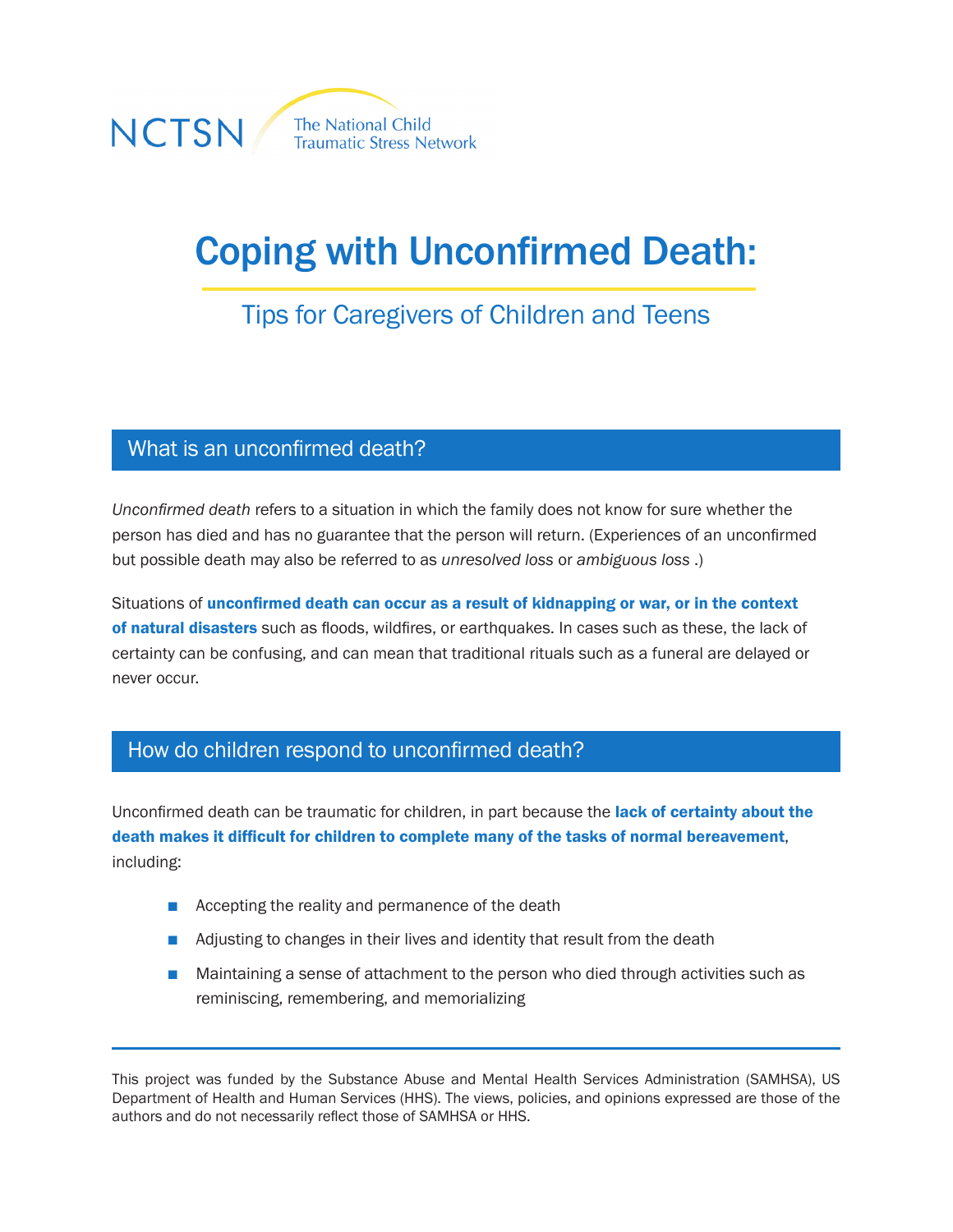■ Making some meaning of the death, including coming to an understanding of why the person died

Children who have lost someone close to them due to an unconfirmed death are at risk of developing an intense reaction called *childhood traumatic grief*. Children experiencing traumatic grief may develop symptoms characteristic of posttraumatic stress disorder (PTSD), including:

- Intrusive thoughts about the person and his or her death; for example, experiencing nightmares about the death, not being able to stop thinking about how the person might have died, imagining how much the person suffered, or imagining rescuing the person and reversing the outcome.
- **Avoidance** of things, places, people, or even feelings that are reminders of the person; for example, avoiding pictures of the person, not wanting to remember or talk about the person, shunning activities that used to be done with that person, or being emotionally numb
- **Increased arousal.** For example, being nervous and jumpy or having trouble sleeping, being irritable or angry, feeling "on alert," being easily startled, and developing new fears.

Children experiencing traumatic grief may also have trouble concentrating at school and may withdraw from family and friends.

#### How can I help a child deal with unconfirmed death?

Accept that you and the child may have very different beliefs and feelings about what has happened. Individual family members may process an unconfirmed death in different ways. Some may maintain hope that the person will return, others may quickly accept that the person has died but have complex feelings about the lack of a body.

When a death is unconfirmed, children may continue to hope, imagine, or plan on the person's return, and feel guilty or disloyal when engaging in rituals such as celebrating holidays without the missing person. To help a child cope with these complex reactions:

- Validate the child's feelings. There is no right or wrong way to feel. In addition, feelings may change over time. Expressing and sharing feelings with the child and modeling appropriate ways to cope with them can be empowering.
- Keep the person's memory alive regardless of your particular thoughts about the final outcome. Don't try to "erase" the missing person's existence by removing all pictures and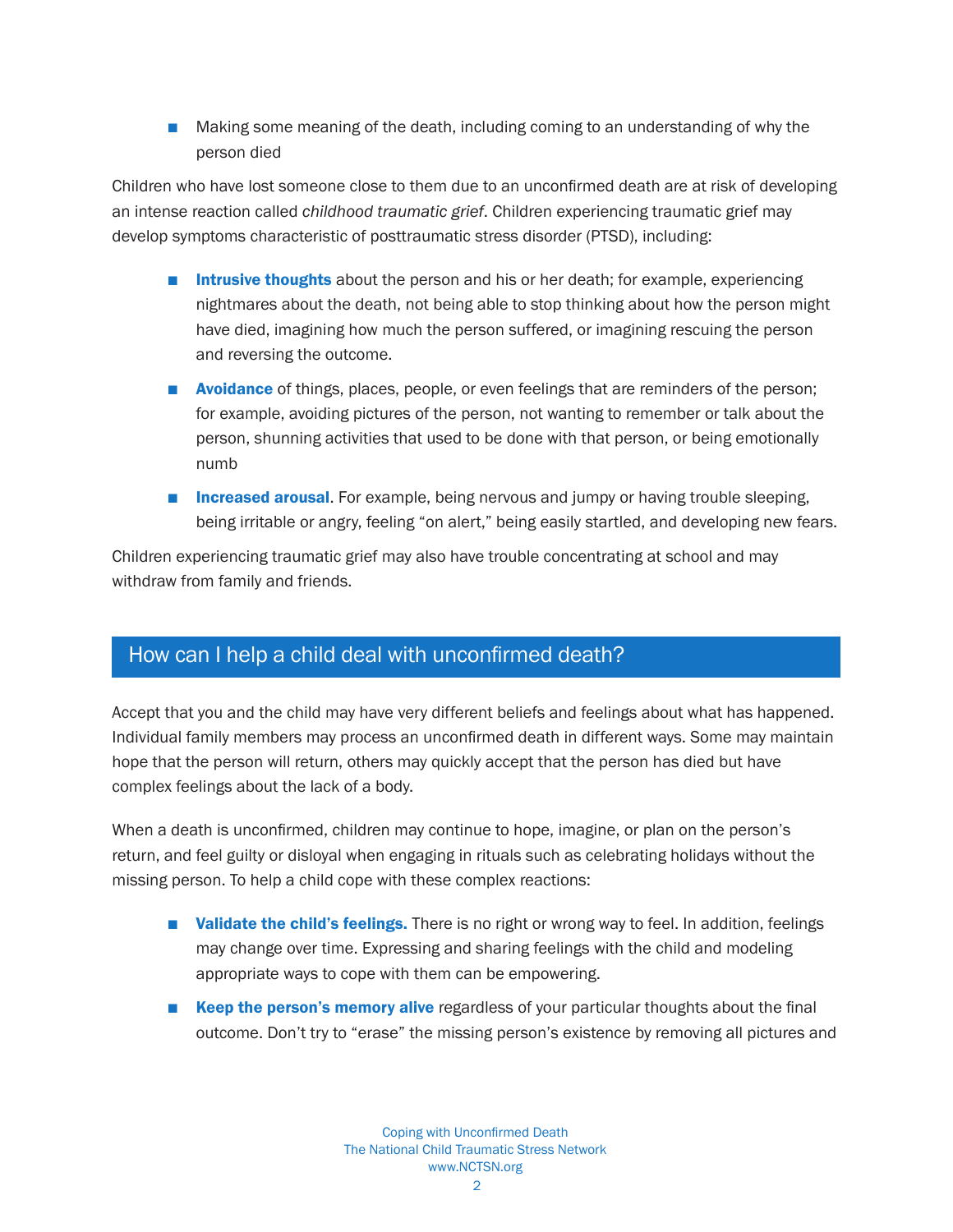belongings in the hopes that the child will forget about the missing person. Removing these reminders will not erase memories or ease the pain. It is okay to talk about the missing person with your child and to share positive memories.

- Consider the child's feelings before making changes. For example, it may be upsetting for some children to leave everything exactly as it was (vehicle in the driveway, clothes in the closet, etc.), but others may find such physical reminders are comforting.
- Maintain consistency in routines and relationships. Due to the traumatic and uncertain nature of this loss, children may feel their lives are very unpredictable and unsafe. Providing structure and a return to normalized activities increases a child's feeling of control.
	- Consider developing a realistic and age-appropriate safety plan for the child. Work with the child to develop a list of safety resources such as meeting places, cell phone numbers, and addresses for trusted friends and neighbors. Such a plan may help the child feel more secure.
- Limit exposure to media reports about the loss (TV news, newspaper stories, etc.) and be cautious when discussing the loss with other adults. Children are naturally curious, concerned and prone to listen to adults' conversations, especially when there is an upsetting situation. Keep in mind that your child may hear things but not fully understand what is being said or may distort the information.
- Engage in open and age-appropriate communication that addresses the unresolved loss. Younger children may have more difficultly processing this because of their limited ability to understand the abstract concept of someone being missing and unable to return. Older children may need help coping with the vagueness of the situation and teens may be angry at others being unable to provide definite answers.
- Take care of yourself. The stress of unconfirmed death is not limited to children. Coping with your own grief will strengthen your ability to provide care and support to the child.
	- Take time to engage in activities you enjoy, talk to friends, read, exercise, etc.
	- Make use of community support such as grief support groups, church groups, or programs at organizations specific to individuals who have experienced similar unconfirmed deaths. For information on how to find support, see Table 1: Additional Resources.
	- Seek the help of mental health professional for yourself or children when feelings continue to be overwhelming or when behaviors are interfering with everyday activities.